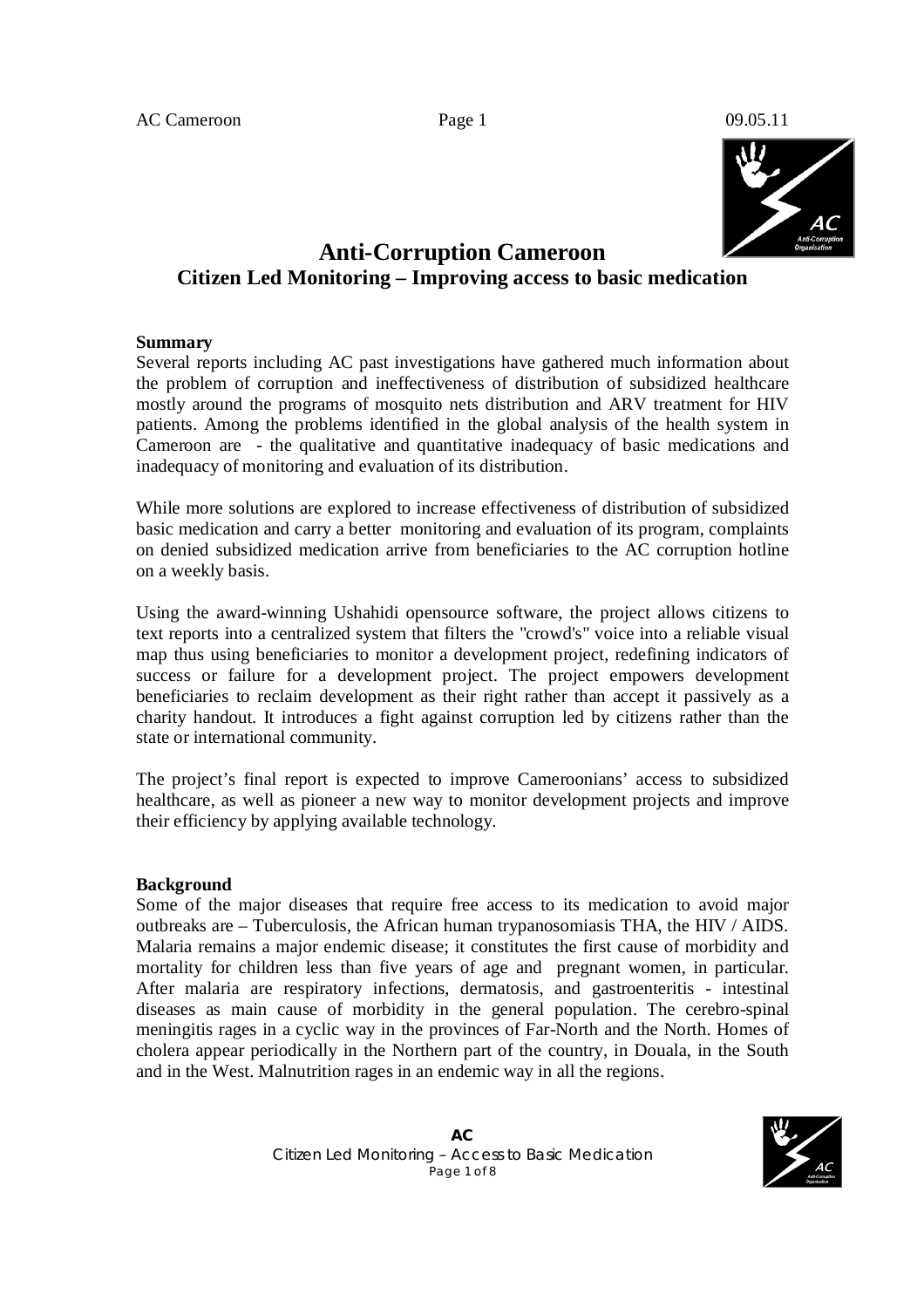According to the Cameroonian Households Survey II, Households contribute 7.6% annually and directly to health spending, estimated incidence of household poverty is 40.2%. The inequitable financial accessibility to care and health services is marked by a high proportion of poor households, the lack of organization of care for indigent, poor allocation of state funds to the health sector, difficulties in mobilizing funds given by the state, the absence of a system of sharing illness' risk, the existence of a high proportion of vulnerable groups, higher costs of delivery, and finally the lack of coordination in the use of partner's contributions for development.

These last years, Cameroon has benefited from financing mechanisms linked to many international initiatives aimed at achieving the MDGs: Global Alliance for Vaccines and Immunization (GAVI), Global Fund fight against AIDS, Tuberculosis and Malaria (GFATM ), etc. UNITAID. The relief of Cameroon's debt through the mechanisms of the HIPC initiative has provided additional resources to the sector (C2D, HIPC, and MDRI).

The type of support enjoyed by the sector is essentially technical and financial support. Multilateral cooperation is predominant and carried through the main specialized agencies of the UN System, the European Union, the World Bank, African Development Bank and Islamic Development Bank. Bilateral cooperation is still dominated by the French Development Agency and the German Cooperation (KFW, GTZ).

Several reports including AC past investigations have gathered much information about the problem of corruption and ineffectiveness of distribution of subsidized healthcare mostly around the programs of mosquito nets distribution and ARV treatment for HIV patients. Among the problems identified in the global analysis of the health system in Cameroon are - the qualitative and quantitative inadequacy of basic medications and inadequacy of monitoring and evaluation for its distribution.

While more solutions are explored to increase effectiveness of distribution of subsidized basic medication and carry a better monitoring and evaluation of its program, complaints on denied subsidized medication arrive from beneficiaries to the AC corruption hotline on a weekly basis.

#### **Goal**

To improve effectiveness of free access to medication subsidies by enabling beneficiaries to monitor corruption.

#### **Objectives**

- 1. Inform beneficiaries of their rights to free medications and establish a channel for the beneficiaries to inform when their right is upheld and the subsidies are denied from them, through text messages.
- 2. Establish and maintain a centralized IT system integrating all individual complaints into an online map.

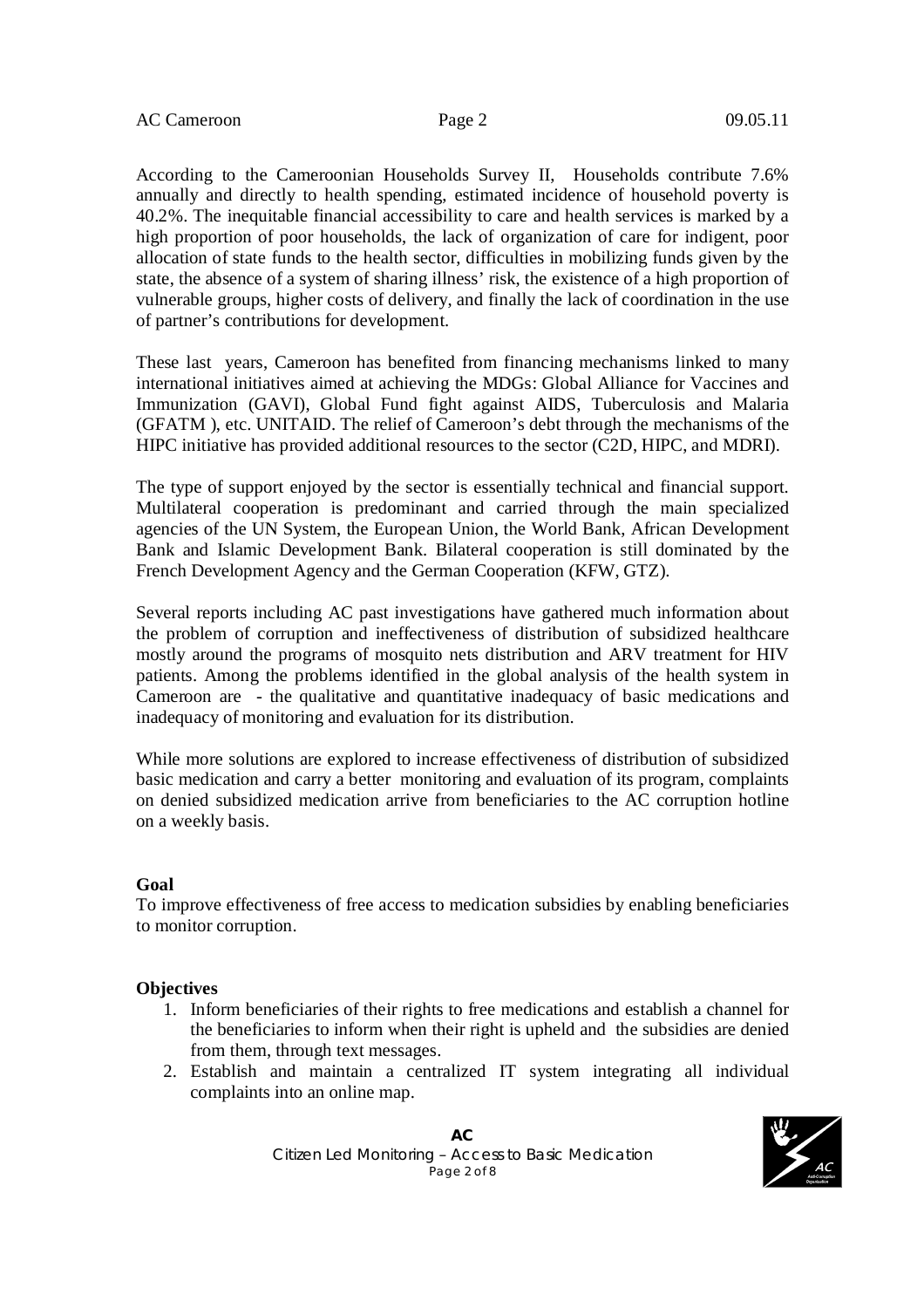### AC Cameroon Page 3 09.05.11

- 3. Analyze the crowd-sourced data with possible obstacles to effectiveness of the program, to produce a comprehensive report
- 4. Establish the cost effective IT Beneficiaries' led monitoring system as an acceptable and standard tool for monitoring healthcare subsidies.

#### **Activities**

- 1.1 Producing 1,200 posters focusing on 4 basic medications that should be given for free in hospitals, informing beneficiaries of their right as well as advertising a phone number to text when this right has been denied.
- 1.2 Working with collaborators to paste the posters in 130 district hospitals as well as other clinics and relevant public places.
- 1.3 Inform the public through the radio and written press, both of their rights as well as the new channel of complaint if these rights are denied.
- 2.1 Setting up an Ushahidi IT system crowd-sourcing into a designated number.
- 2.2 Setting up a website presenting the crowd-sourced information on a national map.

2.3 Reviewing text messages daily and approving them to feed-in the Ushahidi system.

3.1 Analyzing crowd sourced data and locating hospitals that denied free access to subsidized medication.

3.2 Analyzing information on objective shortage of subsidized medications

3.3 Seeking responses and explanations from hospital officials, Ministry of Public Health (MINSANTE) and Global Fund.

3.4 Combining the different information to produce a comprehensive report on effectiveness of distribution of free medication and corruption obstacles with recommendations of remedy.

4.1 Consult with all stake holders in order to adopt the innovative monitoring system as a condition for any program subsidizing free medication.

#### **Expected Results**

- 1. Beneficiaries are informed of their rights to free medications and of their channel to inform when their right is upheld and the subsidies are denied from them.
- 2. An online map is up containing at least 500 complaints displaying crowd-sourced beneficiaries feedback for problems of effectiveness and corruption in subsidized free medication program.
- 3. Analysis of the crowd-sourced data with possible obstacles to effectiveness of the program is online and communicated to stake holders.
- 4. The cost effective IT Beneficiaries' led monitoring system is established as an acceptable and standard tool for monitoring healthcare subsidies, and integrated to future monitoring efforts of the program.

#### **Innovative elements**

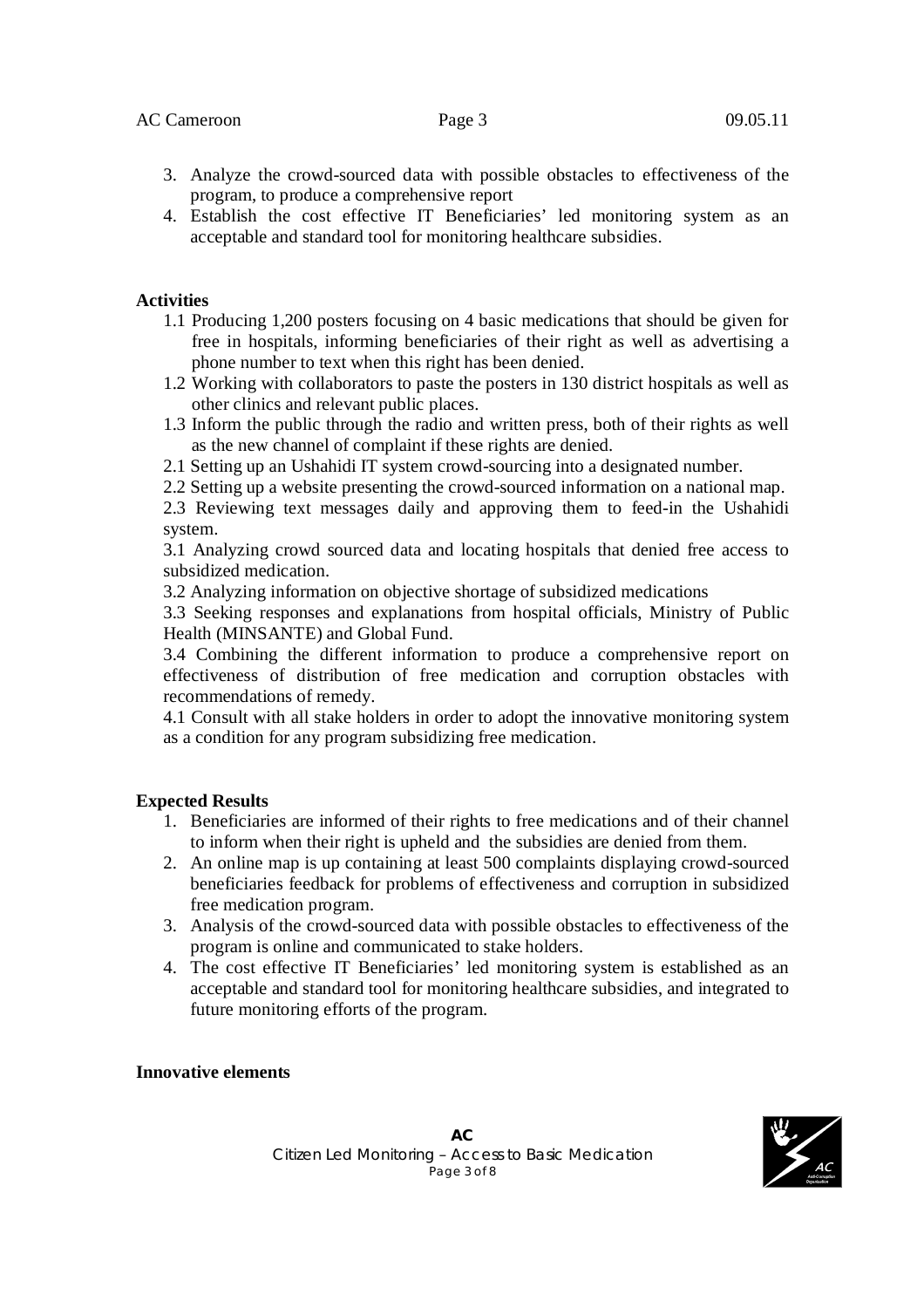#### AC Cameroon Page 4 09.05.11

- 1. Using beneficiaries to monitor a development project, redefining indicators of success or failure for a development project introducing a new IT tool.
- 2. Empowering development beneficiaries to reclaim development as their right rather than accept it passively as a charity handout.
- 3. Fight against corruption led by citizens rather than the state or international community.
- 4. Using IT to give communities a common voice and helping them discover the power of unity and collaboration.

#### **Community impact**

While the main intended impact of the project is on ensuring free access to basic medications for the entire population of Cameroon as an immediate and direct benefit to communities, the project offers communities a far larger sustained impact. It aims to empower development beneficiaries to reclaim development as their right rather than accept it passively as a charity handout. The project aims at giving communities a sense of responsibility on a Fight against corruption that is led by citizens rather than the state or international community. The project aims at giving communities a common voice and helping them discover the power of unity and collaboration. All these are realizations that are expected to stay with communities long after the project's life.

#### **Sustainability**

The technological solution is cost effective and can be used in the future without additional cost. AC would like to offer its expertise free of charge to any other project that wishes to apply the same technology and strategy in other sectors.

One of the aims of the project is to convince donors to integrate the innovative tool and the monitoring strategy into their program's "monitoring and evaluation" strategy rather than supporting such initiatives as an externally financed project.

## **Replication**

The main value of this project is in its wide range of applicability:

CROSS SECTOR REPLICATION - The expected lesson from this project proving the cost effective tool is a success, can be valuable not only for the health sector but for any large development project.

GEOGRAPHICAL REPLICATION – AC is working with other countries in the subregion and hope to use the lessons from this project, introducing the technological tools beyond Cameroon.

BEYOND MONITORING PROJECT'S EFFECTIVENESS AND GOOD GOVERNANCE - Development of the technological tool can assist other applications of citizen engagement outside of monitoring projects. AC is already working on a wide range of applications of the same tool from democracy to maintaining peace.

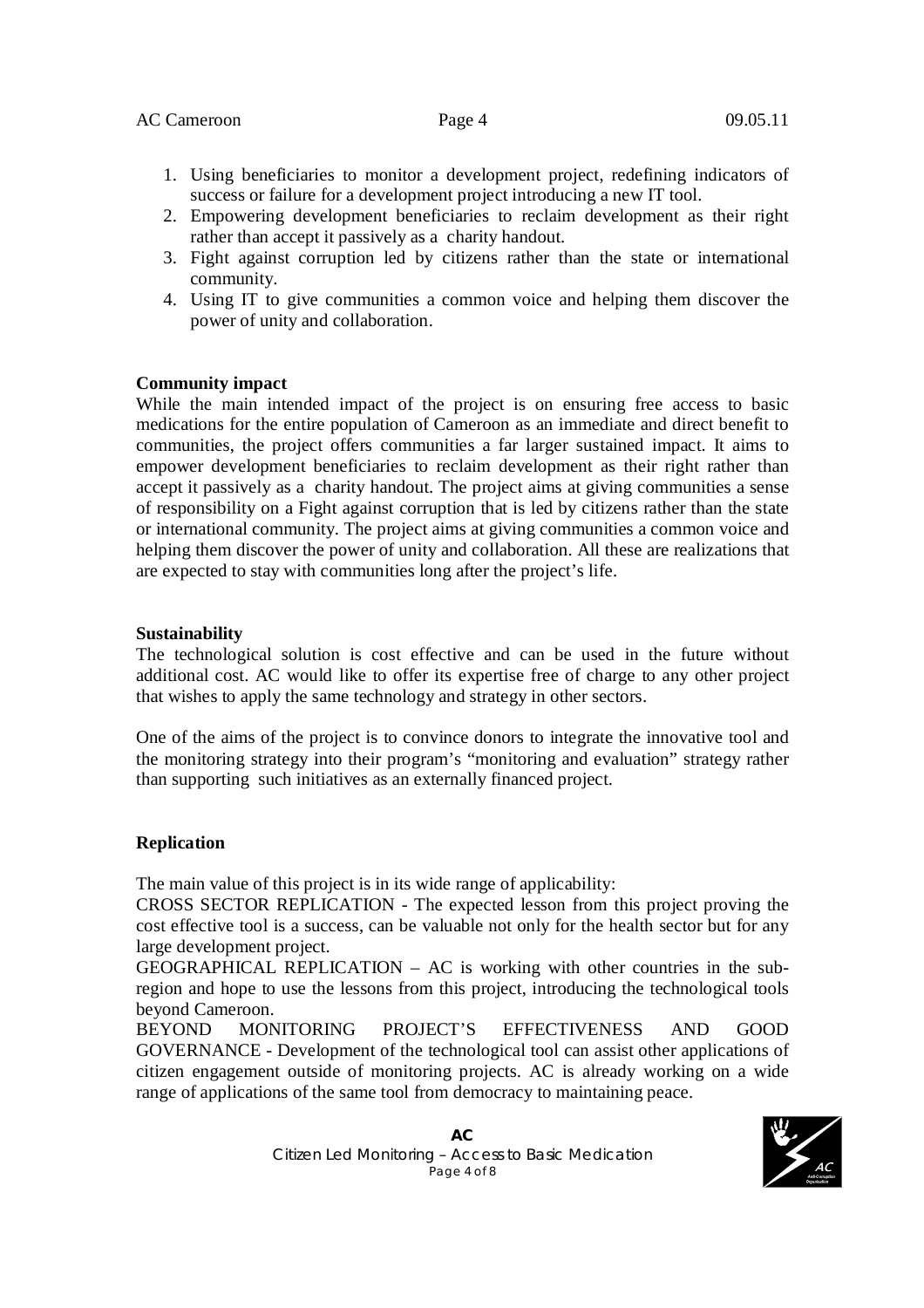#### **Strategies**

During the Kenyan post elections violence in 2008, a group of programmers experimented in what they called crowdsourcing - allowing citizens to text reports into a centralized system that filters the "crowd's" voice into a reliable picture of reality. From that time that team, named Ushahidi (Swahili for "testimony"), worked on different uses of their program and approach.

The Ushahidi system works with the internet and mobile phones in order to receive text messages and internet postings sent from the general public and turn those messages into a real-time map with interactive reports which can be easily customized to meet user's needs. This hand-on-pulse information can be seen by any computer or phone linked to the internet and can be broadcast on television.

Ushahidi's technology, combined with an offline communication strategy of posters in hospitals and use of the mass media, is expected to engage citizens in fighting against corruption, mismanagement and ineffectiveness of a development program built for them as beneficiaries. The project will inform them of their rights while offering them a tool to use their individual text message feedback into a coherent united picture monitoring service delivery of subsidized medication.

#### **Past Success -**

While this is not an ongoing project, AC volunteers already prepared a prototype of the system that can be viewed at

www.health.ushahidi-cameroon.org

AC past investigations have gathered much information about the problem of corruption and ineffectiveness of distribution of subsidized healthcare mostly around the programs of mosquito nets distribution and ARV treatment for HIV patients.

#### **Partner**

AC is partnering with Positive Generation. Impressed by the activism of its Director Fogue Foguito, and the extent of their research and network on the issues of health in Cameroon, AC decided to partner up with Positive Generation. With their work for the past few years they have been able to develop a network that furnished them with information about the various problems that plague the Cameroon health system. Their network base runs through most of the hospitals in Cameroon both government and private. With sources in this hospital they are able to establish which drugs though subsidized have been able to reach the patients or have run out, they monitor the way patients are treated with people capacity in most of the provinces of Cameroon which monitor the services rendered to patients.

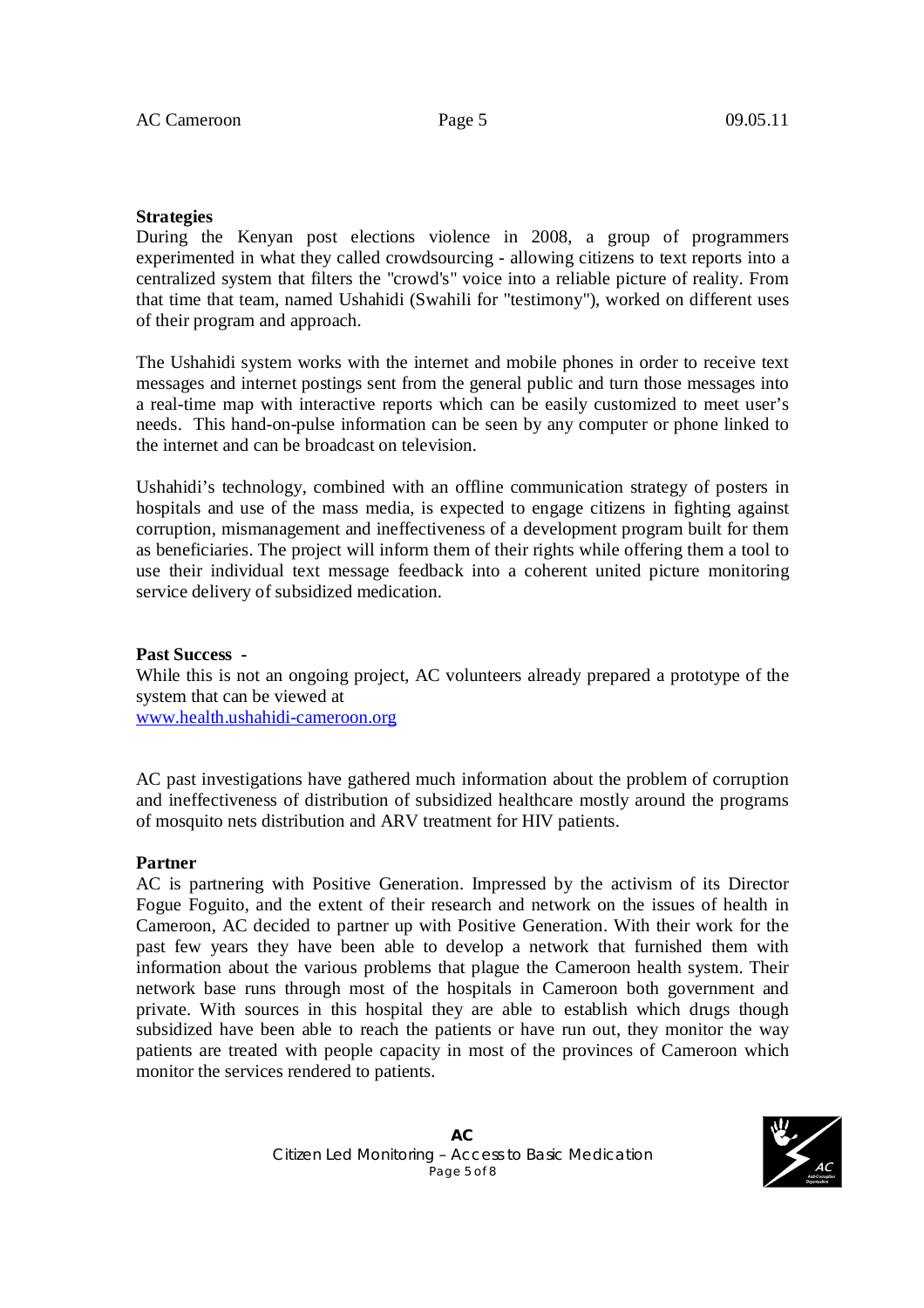Positive Generation is currently holding investigations of similar issues in hospitals nationwide.

## **Monitoring & Evaluation**

Since the project aims at suggesting a new way for project monitoring, it possesses a strong monitoring system of its own. Many of the project's activities can be monitored by the number of participants feeding the technological system. This quantified indicator is a testament for the effectiveness of the offline communication, the by-in from the beneficiaries side, the effective participation and the technical streamline of the system.

This indicator, not only is offered in real time for day-by-day hand-on-pulse monitoring of the project, but it is totally transparent, and open for the public.

The analysis reports of the system will be posted online as well, and opened for criticism and scrutiny. The acceptance of the new tool will be measured by its adoption into a health sector development program and execution by an NGO that is not AC.

The lack of measurable standards is one of the main obstacles for the Fight Against Corruption. Increased donors budgets do not correlate with the stagnant state of lack of tangible results. It becomes increasingly important to divide effective Anti Corruption action from ineffective easy-to-justify projects that are not results oriented, as workshops and seminars that may have fueled corruption more than prevented it.

## **Monitoring & Evaluation**

(continued)

To correct this, AC will continually monitor its activities and produce monthly progress reports.

• The program has built-in procedures for determining the success or failure of the model. AC's case follow-up reports allow direct auditing.

• AC's financial reports are transparent and detailed. AC will use a unique financial system, developed as a response to corruption within NGO projects in Cameroon.

• The results of the project will be published on the AC website on a monthly basis and will be opened for public evaluation and monitoring.

The target for success of most of the project's objectives is the indicator of above 500 participants in the monitoring map, below this number the project is a failure.

The larger context objective will be achieved successfully if at least one program adopts the new technological tool, and finances it as a part of its monitoring and evaluation budget. It is integral that the executing NGO will be different than AC. If this is not achieved the project can be dubbed as a failure.

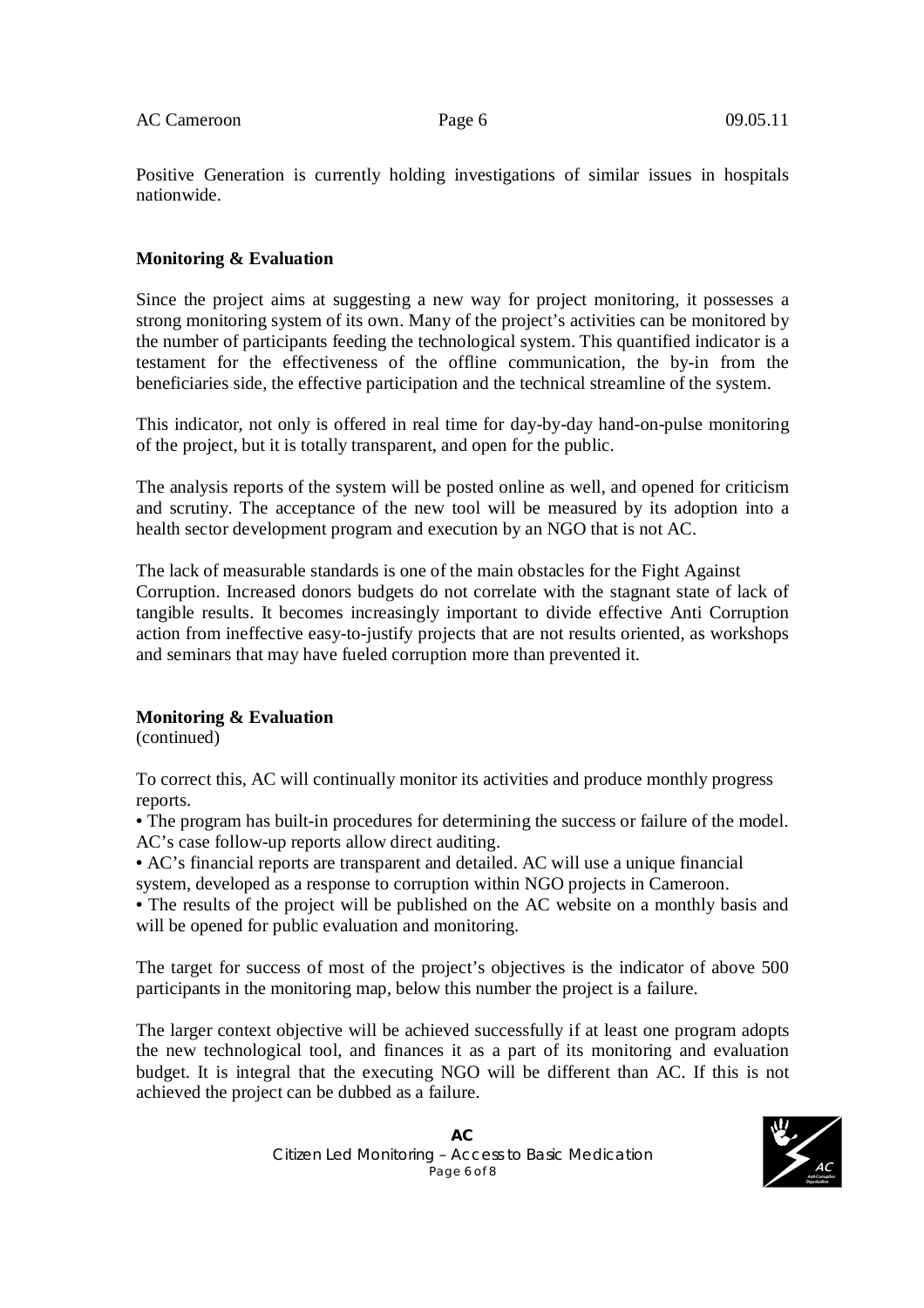AC Cameroon Page 7 09.05.11

These are direct and quantified indicators that are offered with total transparency not just to donors but to the public at large.